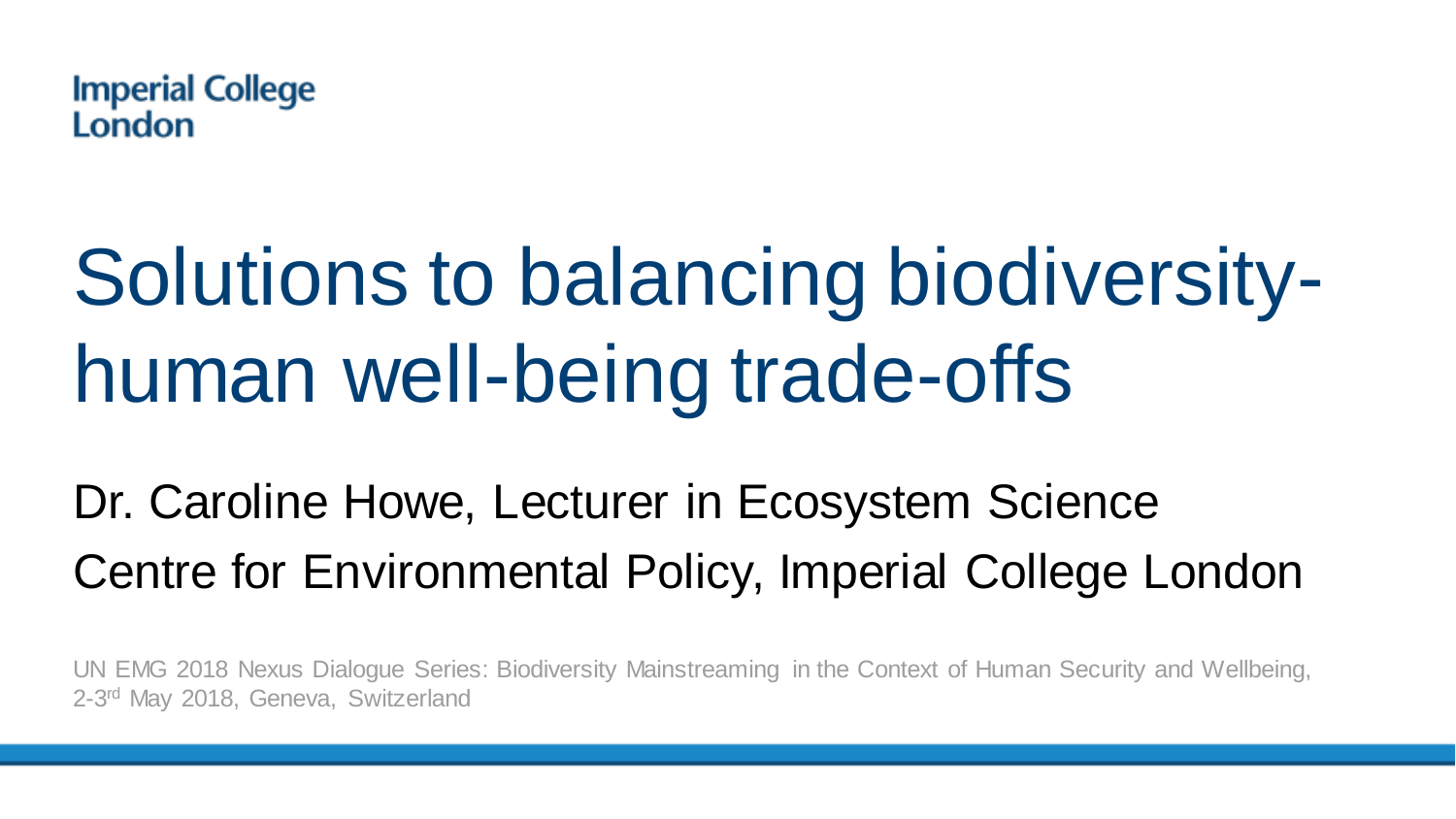### **Centre for Environmental Policy**

The Centre for Environmental Policy (CEP) focuses on the **interface between science and policy** in key environmental subjects through the interdisciplinary study of science, technology and innovation. The Centre aims to have a **global impact** on **energy** and **environmental security** policy, **management of environmental quality**, and **sustainable transitions in environmental governance**, through collaborative research and postgraduate training.

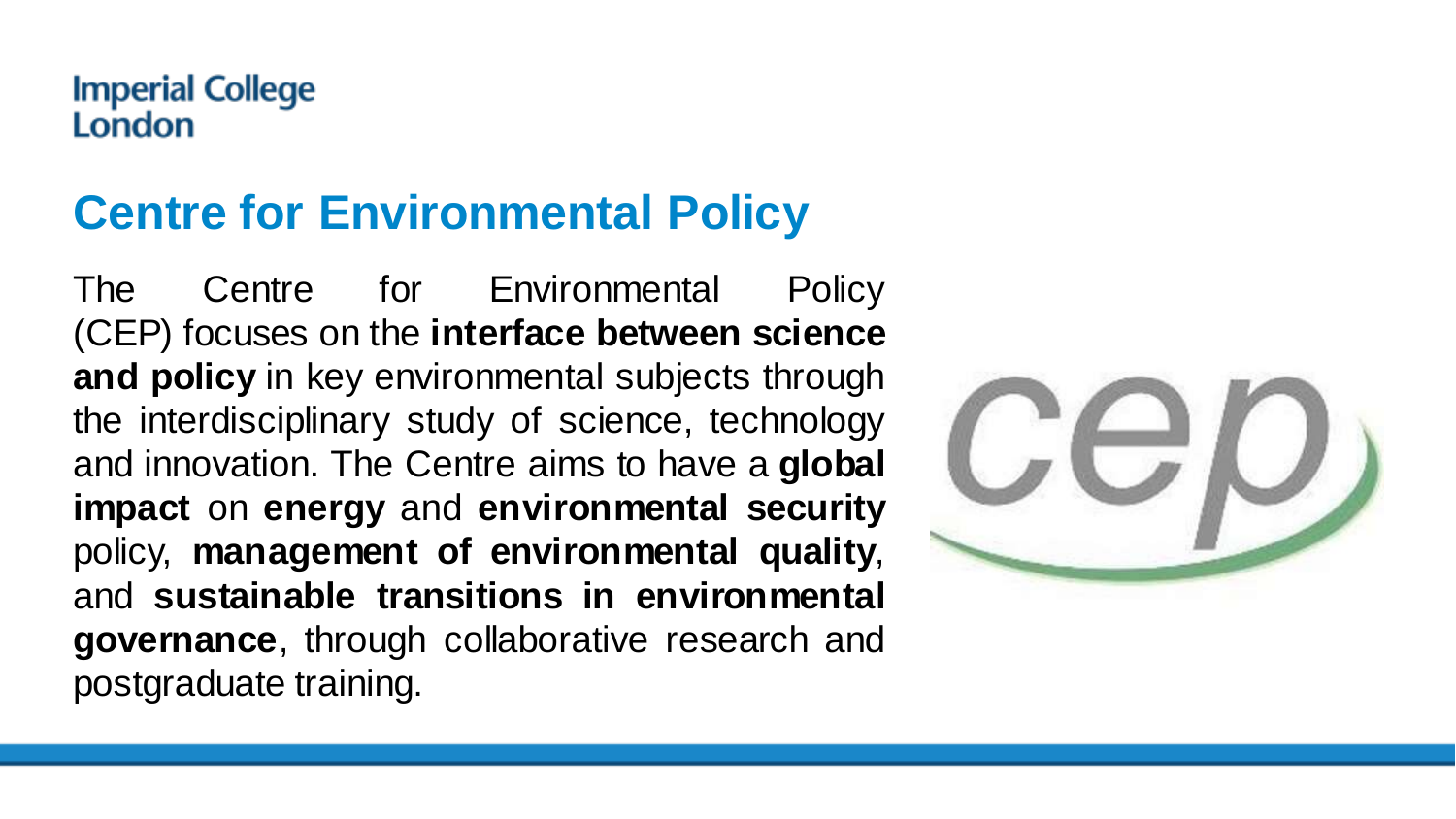### **Challenge: Identifying Trade-offs at the Nexus Between Biodiversity and Human Well-being**







Fig. 4. Profile distribution differences between winners and lasers of a trade-off. Percentage of beneficiaties is given as percentage of particular categories of stalotholders e.g. winners or lower.

Howe et al. 2014, Glo. Envt. Ch. 28(4):263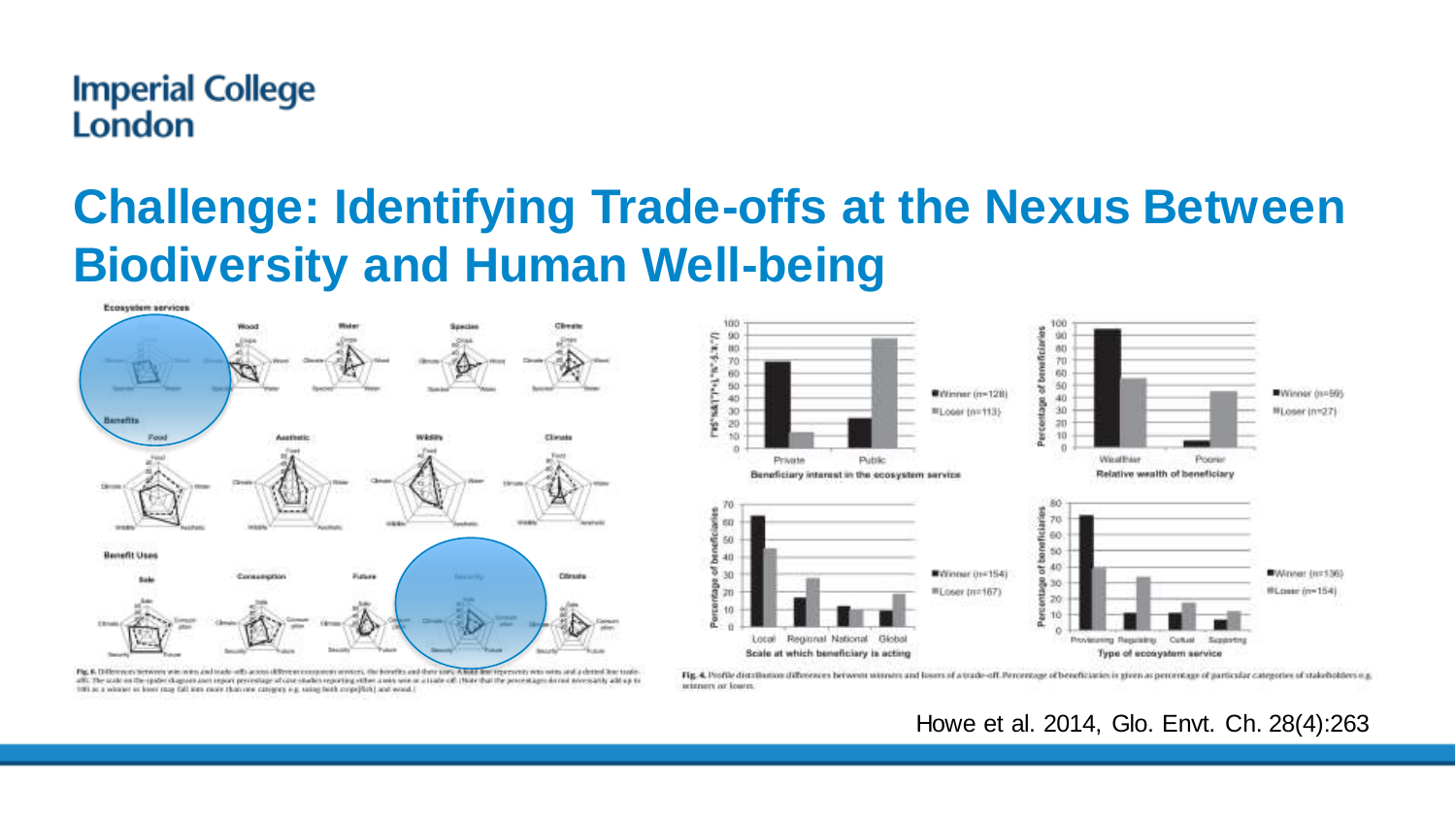### **Solution: Trade and Insect and Plant Pests and Diseases (Prof. Potter and Prof. Mumford)**



Holt et al., (2017), EPPO Bulletin 47:220 & Potter et al. (2017), Forest Pol. & Econ. 79:61

- Understanding of how to manage drivers for pest and disease incursions.
- Developing nature conservation policies for novel ecosystems based on resilience.
- Implementation of commodity pathway risk assessment.
- Systems approach to pest management within WTO/FAO programmes to support trade from developing countries.
- Inclusion of social/cultural factors in government policy on tree health management in the UK.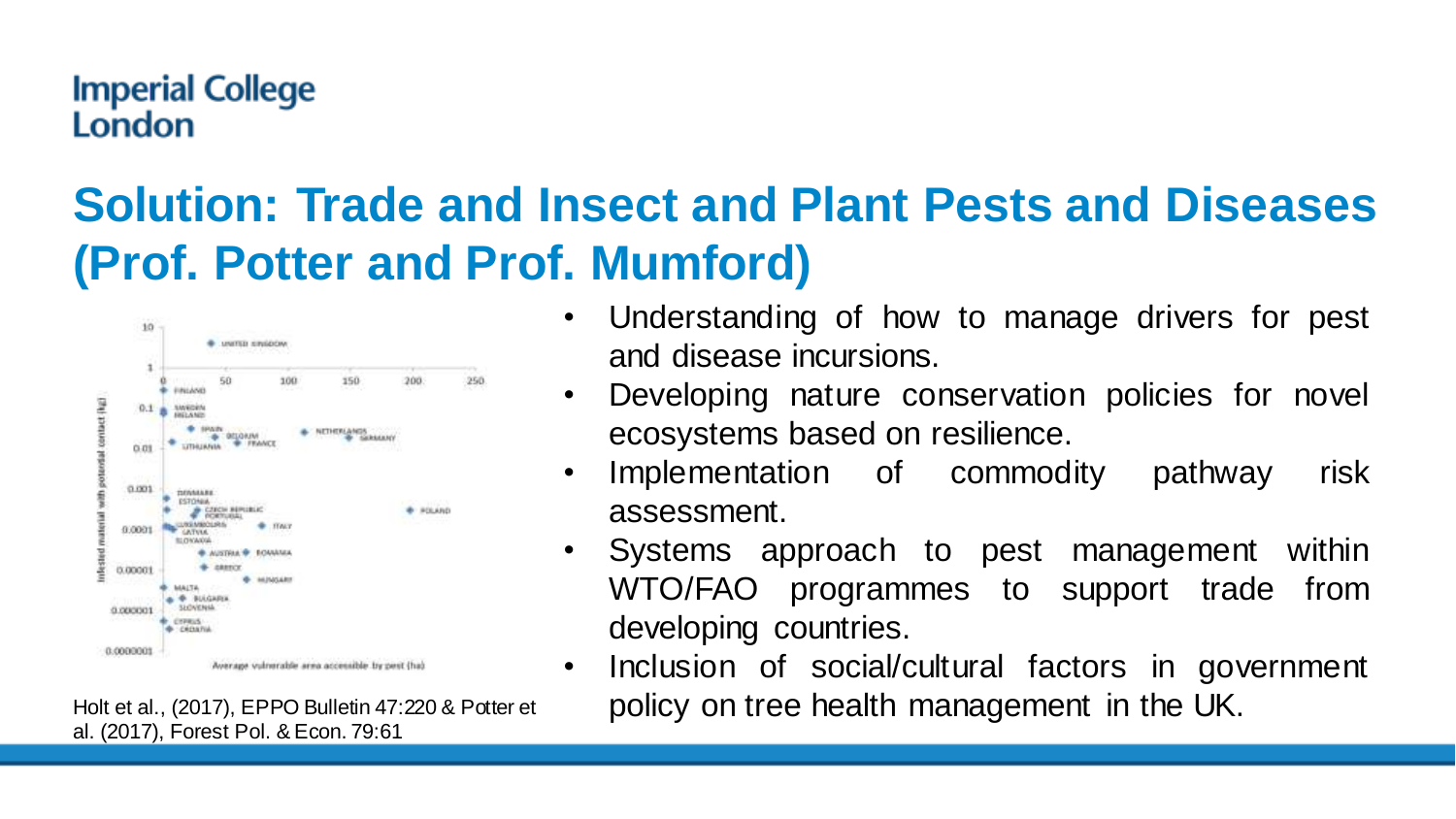### **Solution: Agricultural Investment and Finance in Africa (Sir Gordon Conway and Dr. Eric Chavez)**

rom Hunner and Mainutritic



**Malabo Montpellier Panel** guides policy choices accelerating progress towards food security and improved nutrition in Africa. Stressing the importance of funding and investing in programmes, institutions and processes. Delivering nutrition security through sustainable agricultural development. (www.mamopanel.org)

**New financial instruments** transfer climate-change driven risk to the international reinsurance market. All actors in the supply chain receive increasingly favourable risk transfer commercial terms as better technologies are adopted and environmentally sustainable practices are implemented. (Chavez et al., 2015, Nature ClimateChange 5(11):997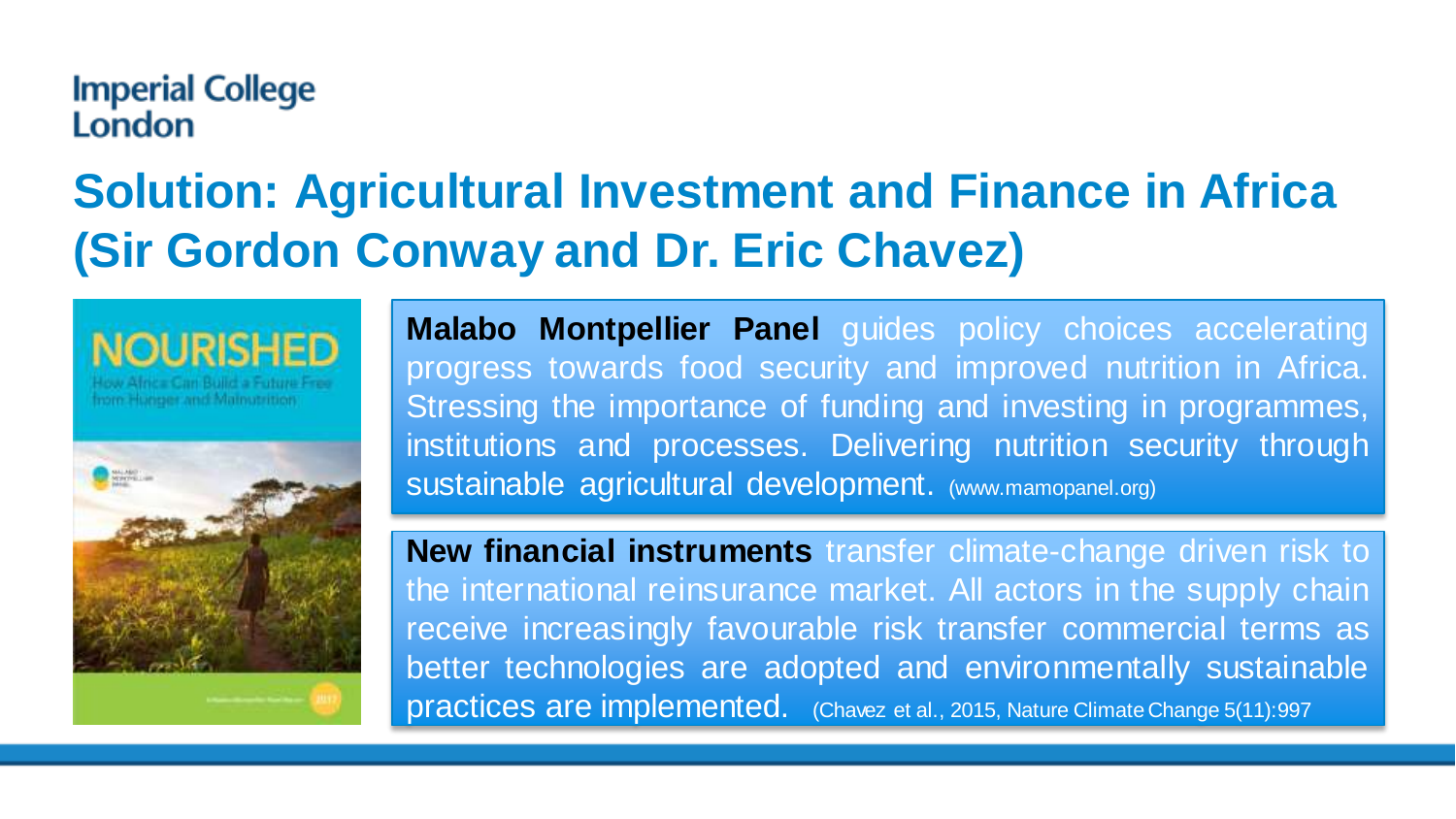### **Imperial College** London **Solution: Investment in Women (Elizabeth Stuart, Karen Makuch, Zen Makuch, Erik Chavez)**



#### **Sowing the seeds for gender equality**

- Study of livelihoods of female farmers in Mbeya, Tanzania
- Found lower than expected productivity gap between male and female farmers
- Attributed to development of systematic coping mechanisms by female farmers to circumvent restrictive barriers.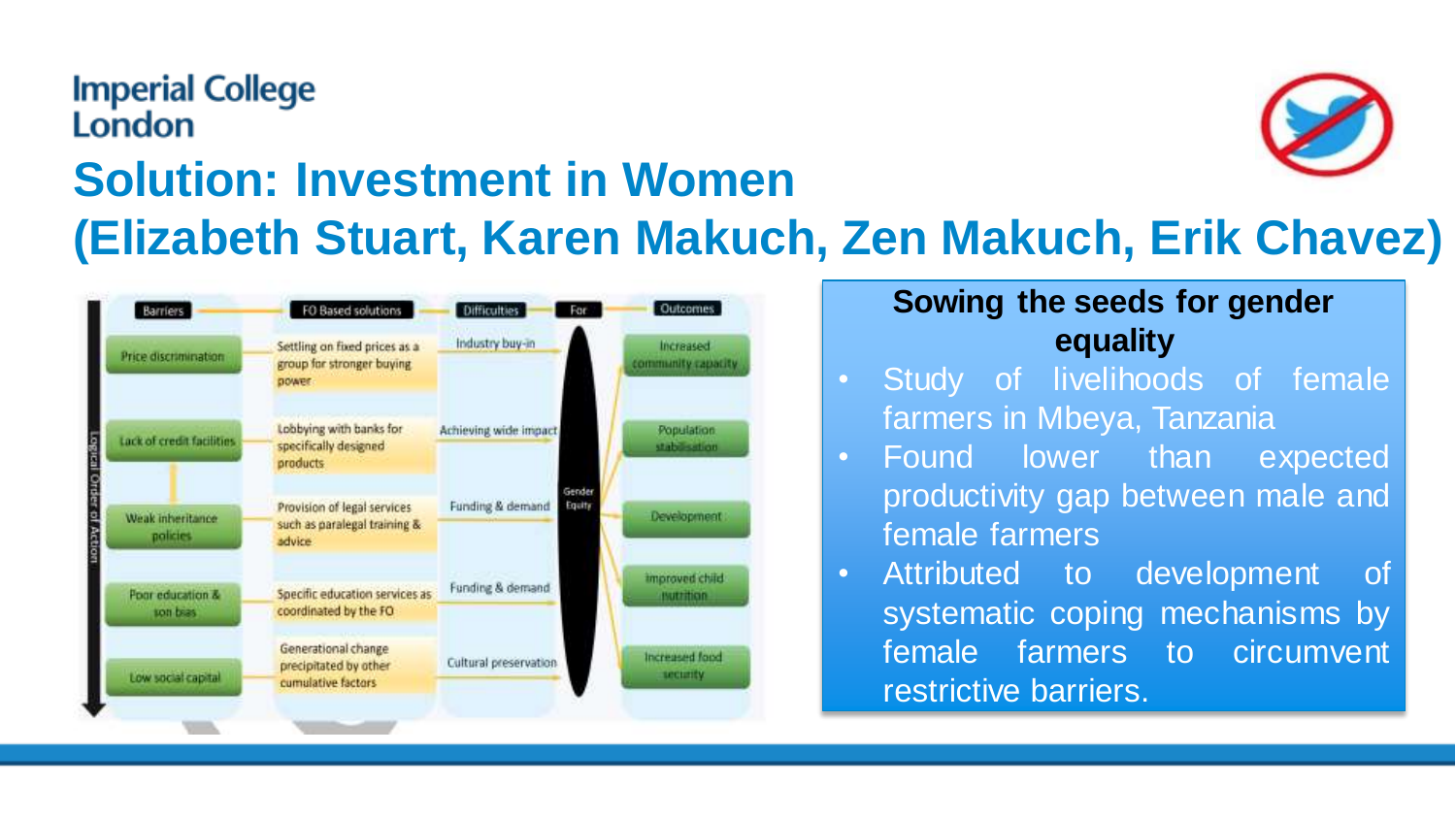## **Conclusion**

#### Plan for a **TRADE-OFF** not a **WIN-WIN**

By having an awareness of and accounting for the reasons tradeoffs occur, synergies are more likely.

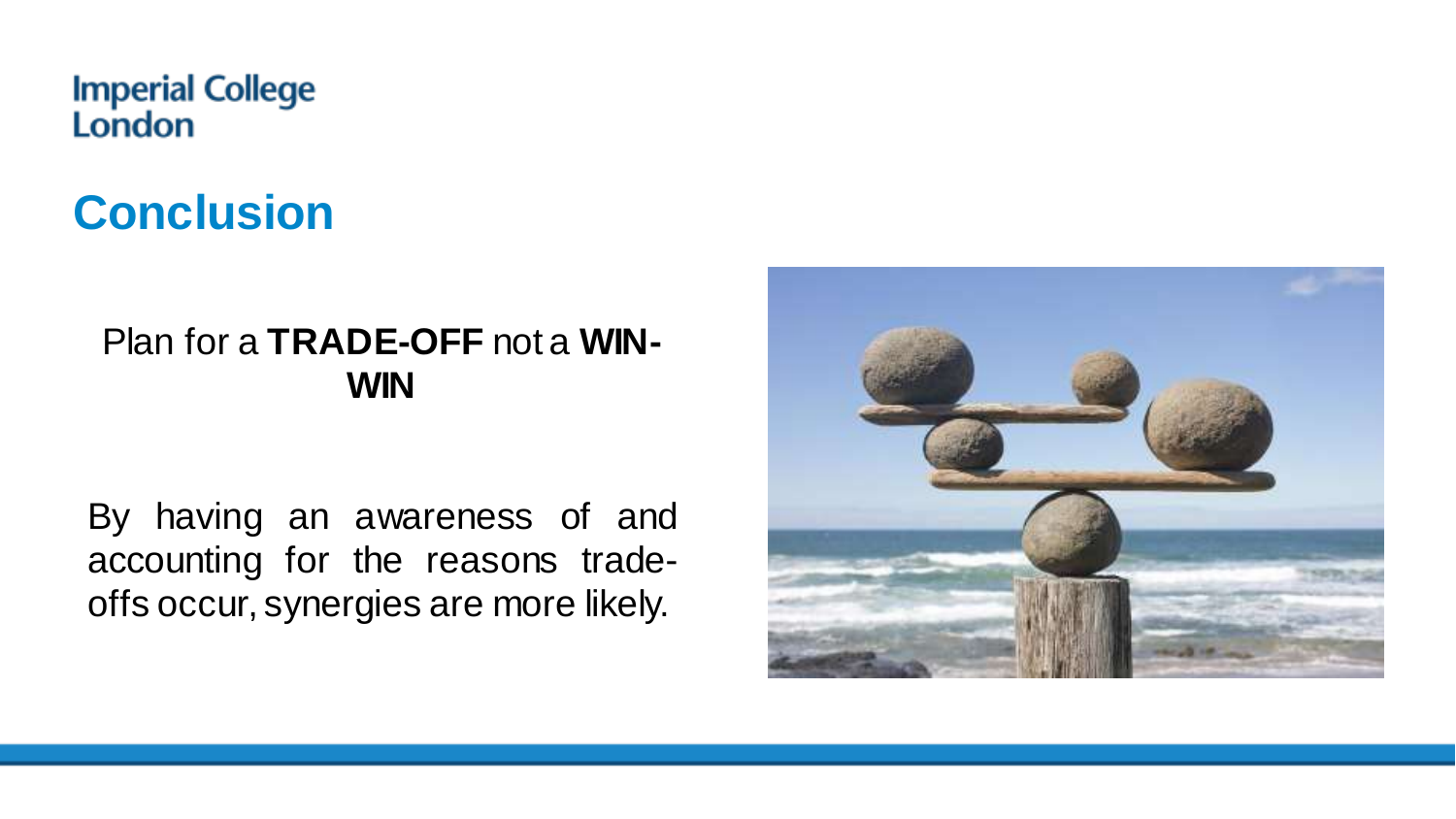### **Thank you for listening!**

[caroline.howe@imperial.ac.uk](mailto:caroline.howe@imperial.ac.uk)

@carolinehowe

Thank you to:

Mark Burgman Clive Potter John Mumford Gordon Conway Meera Shah Erik Chavez Karen Makuch Zen Makuch Elizabeth Stuart Georgina Mace Bhaskar Vira Helen Suich All my colleagues at CEP